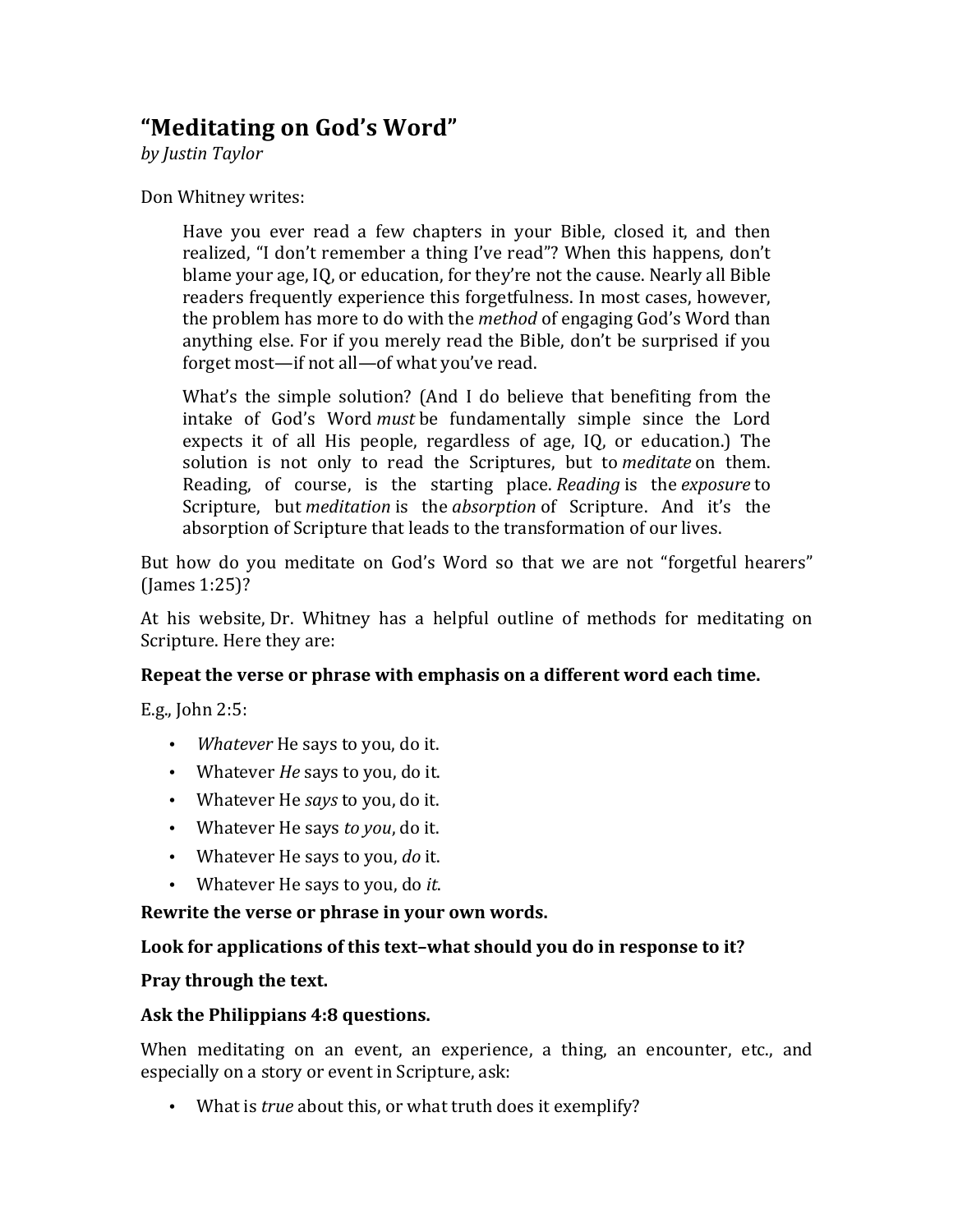- What is *honorable* about this?
- What is *right* about this?
- What is *pure* about this, or how does it exemplify purity?
- What is *lovely* about this?
- What is *admirable*, *commendable*, or *reputation-strengthening* about this?
- What is *excellent* about this (i.e., excels others of this kind)?
- What is *praiseworthy* about this?

# Ask the "Joseph Hall" questions.

In his book *The Art of Divine Meditation* (1606) the English Puritan Joseph Hall listed a number of questions to ask of a Scripture passage for meditation:

- What is it? (*Define and/or describe* what it is.)
- What are its *divisions or parts*?
- What *causes* it?
- What does *it cause* (i.e., its *fruits and effects*)?
- What is its *place*, *location*, or *use*?
- What are its *qualities and attachments*?
- What is *contrary, contradictory, or different* to it?
- What *compares* to it?
- What are its *titles or names*?
- What are the *testimonies or examples of Scripture* about it?

## Discover a minimum number of insights into the text (set the number in **advance).**

## Find a link or common thread between all the chapters or paragraphs you've **read.**

## **Use Meditation Mapping**

- Put the verse(s), phrase, word, or topic to be meditated upon in the middle of the page. (When possible, this should be done in picture form.)
- Allow insights, ideas, and thoughts to come quickly and freely.
- Use key words to represent your ideas.
- Connect your key word ideas to the central focus with lines.
- Use as few words per line as possible.
- Print all words for easier reading.
- Use color for emphasis and recall.
- Make frequent use of symbols and pictures in addition to words.